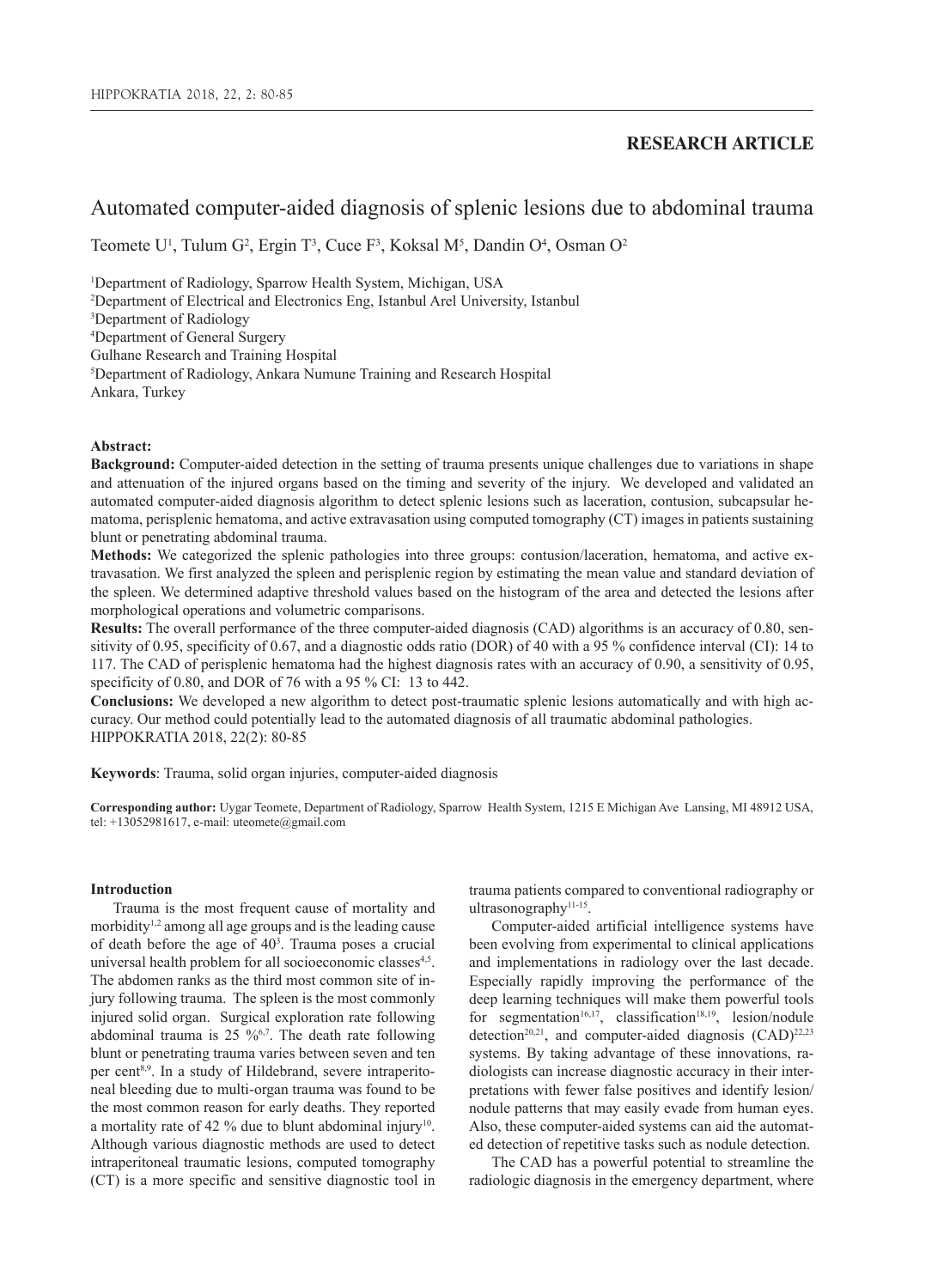a rapid and accurate diagnosis can be lifesaving. In busy emergency departments with high patient volume, issues with timely availability of the radiologist, and turnaround time for the radiologic diagnosis may significantly affect patient outcome. In our previous work, the only study in the literature using traumatized spleens, we introduced a new method for automated computer-aided segmentation of the injured spleen due to blunt or penetrating abdominal trauma with high accuracy<sup>24</sup>. The proposed method efficiently overcame challenges such as shape and density differences of the spleen on CT images.

We aim to develop and validate a robust method detecting traumatic splenic lesions such as laceration, contusion, perisplenic fluid, and active extravasation.

## **Materials and Methods**

*Study population and assessment of the CT images*

Institutional Review Board (IRB) of the University of Ankara Numune Training and Research Hospital (IRB No E-16-1143/2016, 14/12/2016) approved this study and waived the requirement for informed consent due to the retrospective study design. We collected data of thirty-six patients presenting to the emergency department sustaining abdominal trauma between January 2017 and April 2018. We excluded four subjects younger than 18 years of age (motor vehicle accident) and two with image motion artifacts from this study. Our study group consisted of thirty subjects sustaining blunt and penetrating abdominal trauma who underwent abdominal CT scans.

We used a standardized CT scanning protocol for patients with abdominal trauma. CT scans were acquired when the subjects were hemodynamically stable. The CT studies were performed on Toshiba Aquilion 64 multidetector CT scanner (Toshiba America Medical Systems, Tustin, CA, USA). One hundred mL of intravenous contrast was administered using a power injector (Ulrich GmbH & Co., Ulm, Germany) in the arterial followed by portal venous phases using 3 mm slice thickness. Organ Injury Scale standardized by the American Association for the Surgery of Trauma (1994) was used to grade splenic injury using CT.

Three radiologists with over ten years of experience (Cuce F, Ergin T, Koksal M) had access to the patients' history and status on initial admission but were blinded to the surgical report, follow up and outcome details as well as official CT report. They manually drew the splenic contours independently and made the final segmentation decision in agreement. They also detected and documented the associated pathologic findings, first individually and then in agreement. Inter-observer variability of manual segmentation of splenic contours and splenic pathologies were 0.15 % and 0.23 %, respectively.

#### *Method of detection lesions with CAD*

We categorized the traumatic splenic pathologies into three groups: contusion/laceration, hematoma, and active extravasation. We used the portal venous phase to detect contusion/laceration and hematoma while we used the arterial phase to assess active extravasations. Segmentation of the spleen is the first step before the comprehensive detection of pathology. We developed a segmentation method for injured spleens  $in<sup>24</sup>$ , as the first step of this study with the performance of volume overlap of 89.6 %  $\pm$  9.73, dice coefficient of 93.6 %  $\pm$  2.97, precision of 90.13 %  $\pm$  4.32, and sensitivity of 97.63 %  $\pm$  2.21; which was determined to be successful and sufficient to perform CAD of splenic pathologies.

#### *Detection of contusion/laceration*

We used the binary images of the segmented spleen and the CT volume in the portal venous phase as the inputs of the system. While investigating the density distributions of the spleen and the perisplenic region, we observed that the density distributions exhibit two hills and the right hills represent the splenic parenchyma (Figure 1). We used the right half of the right hill to calculate the mean and standard deviation of splenic parenchyma density distribution. The peak of the hill indicates the mean value, while one-third of the right tail yields the standard deviation. The endpoint of the tail is determined to be the last point along the right tail corresponding to one-tenth of the peak value. We determined three threshold values and four labels based on the mean value and standard deviation. The pseudo code of the proposed thresholding method is as follows:

| thr $l = 0$                    |  |
|--------------------------------|--|
| thr2 = mean - 1.5 $\times$ std |  |
| if thr2 $\leq$ 55              |  |
| <i>thr</i> $2 = 5.5$           |  |
| end                            |  |
| thr3 = mean + 2 $\times$ std   |  |



**Figure 1:** Determination of adaptive threshold levels from the histogram of the spleen and perisplenic region. The peak of the green hill, 126 Hounsfield unit (HU), depicts the mean value and one-third of the right tail indicates the standard deviation (std). Threshold values were determined as threshold  $1 = 0$ , threshold  $2 =$  mean-1.5 x std, threshold  $3 =$  mean+2 x std.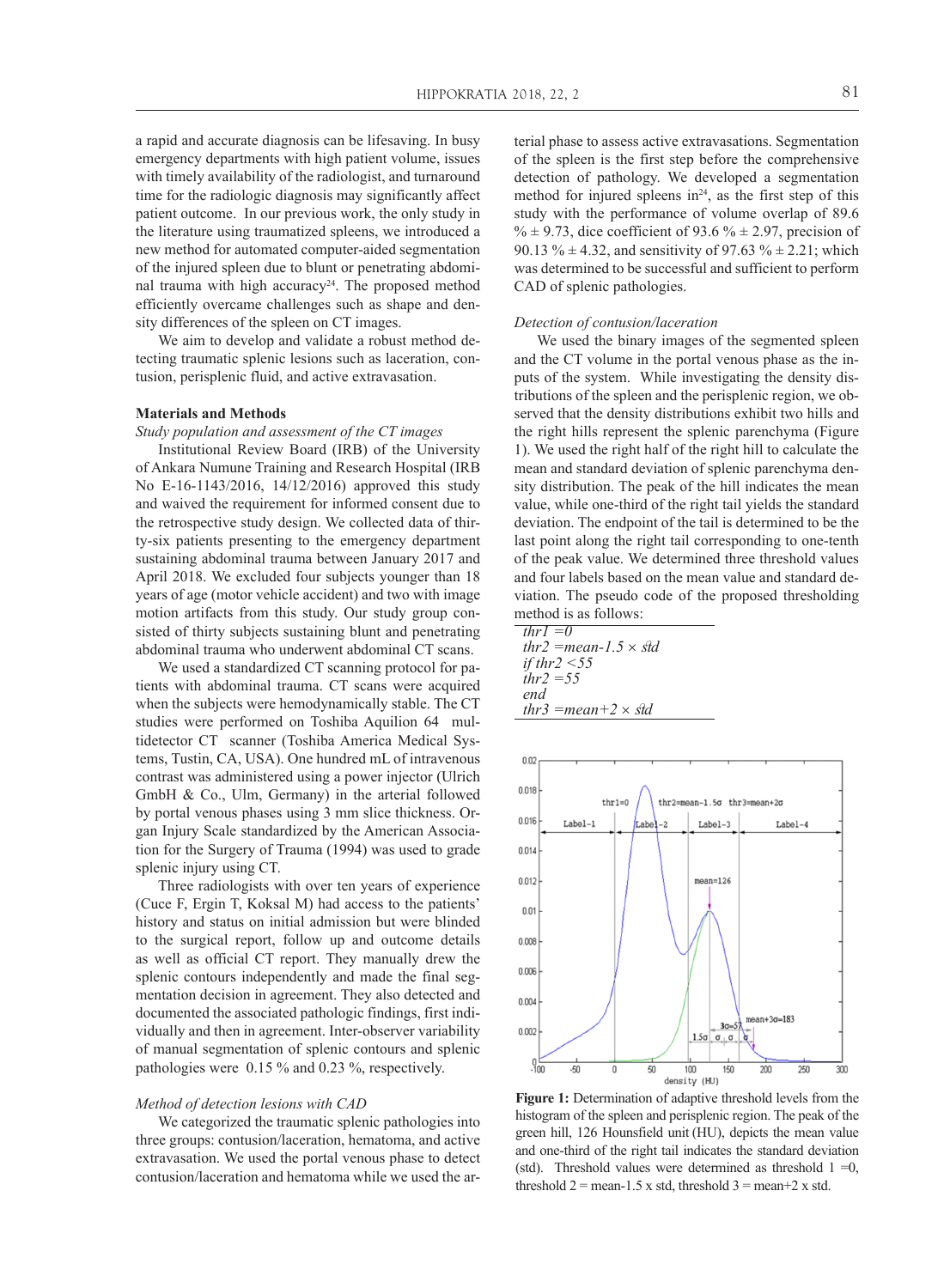The thresholding and labeling process, in one case is illustrated in Figure 1. The density of the peak value of the right hill, 126 HU, was taken as the mean value of the splenic parenchyma. One-tenth of the peak value corresponds to 183 HU on the right side, with a standard deviation *s* =19 HU. Label-3 indicated the density values of the spleen and designated between *mean -*1.5*s* and *mean +*2*s*.

The second label indicated probable laceration/contusion areas and was marked as red in Figure 2 for two slices. We applied morphological operations such as erosion, dilation, opening, and closing to reduce the small hypodense areas corresponding to artifacts.

Both sides of the vessel connections are the possible false positive regions that mimic laceration. Therefore, hyperdense areas at the medial part of the spleen were detected and subtracted followed by morphological dilation. We then analyzed the remaining portion of the second label and identified the connected components. We regarded components larger than 0.03 mL as contusion/laceration, while we classified others as an artifact.

## *Detection of perisplenic hematoma*

To detect perisplenic hematoma, we first magnified the splenic volume in three dimensions using morphological operations; fourteen voxels in *x* and *y* Cartesian coordinates, one voxel to above the spleen and four voxels to under the spleen. Subtracting the original segmented splenic volume from the magnified splenic volume revealed the perisplenic region. We applied the same thresholding levels and selected label-2 as region of interest (ROI) for hematoma. As an example, two slices of a case is displayed in Figure 3. The first column shows the output of thresholding and labeling, and the second



**Figure 2:** Thresholding and labeling processes of two different slices. Red regions indicate the label-2, the possible contusion/laceration areas.

column shows the original Digital Imaging and Communications in Medicine (DICOM) images with the label-2 indicated as green. After morphological operations, we performed a connected component analysis and calculated the volumes of each component.

Here, we encountered two possible scenarios for the location and the volume of a hematoma. In the first scenario, the hematoma is large and covers almost the entire circumference of the spleen. In the second, the hematoma volume is small and appears only posterior to the spleen. In the first scenario, the volume of the largest component has to be more than 4 mL to be labeled as a hematoma. Figure 3 is an example of the first case scenario. In the second case, the largest component is between 0.4 and 4 mL, and the centroid of the largest component must be posterior to the spleen. In these cases, the hematoma commonly accumulated in the posterior aspect of the spleen.

## *Detection of active extravasation*

To detect active extravasation, we used arterial phase and segmented spleen volume. We defined active extravasation as a small group of pixels outside the segmented spleen. Therefore, relatively dense and large foci (>0.3) mL) such as blood vessels, organs, and ribs were detected by connected component analysis followed by thresholding, using *mean* -0.5*s* as a level of threshold. Then these areas were removed, and only small and dense particles remained. In Figure 4, white areas indicate the regions higher than the threshold level, *mean* -0.5*s.* After removing large components and intersecting with enlarged and threshold spleen region, green pixels remained. Compo-



**Figure 3:** Subtracting the original segmented splenic volume from the enlarged spleen (fourteen voxels in x and y Cartesian coordinates, one voxel to above the spleen and four voxels to under the spleen) revealed the perisplenic region. After thresholding, label-2, highlighted in green, was assumed as the region of interest (ROI) for periorgan hematoma.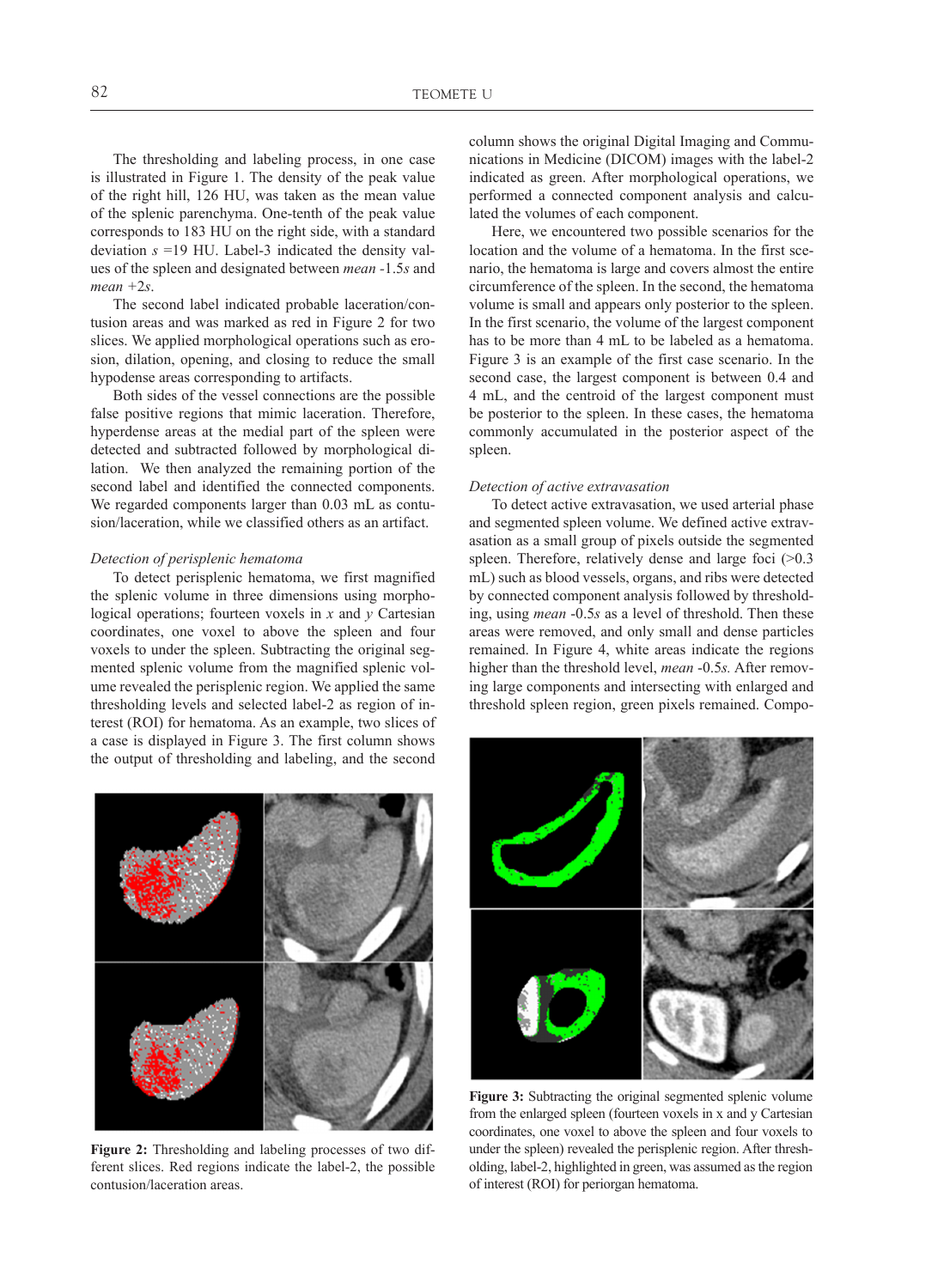nents having density values higher than 190 HU and foci less than 0.3 mL in volume were considered active extravasation and indicated as red. In Figure 4, the original images are shown in the first column, possible foci of active extravasation near the spleen are shown in the second column in green, and the foci that meet the last condition are detected as active extravasation and indicated in red, shown in the third column.

#### **Results**

We tested our proposed method in thirty subjects.

Twenty subjects had splenic trauma, and ten had other blunt organ traumas. Laceration/contusion was present in eighteen subjects; active extravasation was present in four and perisplenic hematoma in twenty cases. We validated the performance of our CAD method by calculating the accuracy, sensitivity, specificity, positive predictive value (PPV), negative predictive value (NPV), positive likelihood ratio (LR+), negative likelihood ratio (LR-), and diagnostic odds ratio (DOR) within 95 % confidence interval as displayed in Table 1.

The accuracy value is a metric that counts all positive

**Table 1:** Diagnosis performance of laceration/contusion, active extravasation, perisplenic hematoma, and all pathologies for the proposed computer-aided diagnosis (CAD) methods. The diagnosis indicators of overall performance of the three CAD algorithms are given at the last row.

|                      | ccuracy | Sensitivity | Specificity | Posi<br>valu | 50   | likelihood<br>≁<br>ڡ<br>positi<br>ratio | ದ<br>Negat<br>ᇰ<br>Š<br>≃ | å<br>डू<br>⊟<br>0<br>ឆ្នួ<br>ratio | ence<br>$(95\%$<br>confid<br>$95\%$<br>inter |
|----------------------|---------|-------------|-------------|--------------|------|-----------------------------------------|---------------------------|------------------------------------|----------------------------------------------|
| Laceration/contusion | 0.77    | 0.94        | 0.50        | 0.74         | 0.86 | 1.89                                    | 0.11                      | 17                                 | $3 - 84$                                     |
| Active extravasation | 0.73    | 1.00        | 0.69        | 0.33         | 1.00 | 3.25                                    | 0.00                      | 20                                 | $4 - 96$                                     |
| Perisplenic hematoma | 0.90    | 0.95        | 0.80        | 0.90         | 0.89 | 4.75                                    | 0.06                      | 76                                 | $13 - 442$                                   |
| All pathologies      | 0.80    | 0.95        | 0.67        | 0.71         | 0.94 | 2.86                                    | 0.07                      | 40                                 | 117<br>14 -                                  |



**Figure 4:** The first column: The original images. The second column: Possible active extravasation areas indicated in green. The third column: Detected active extravasation areas are indicated in red.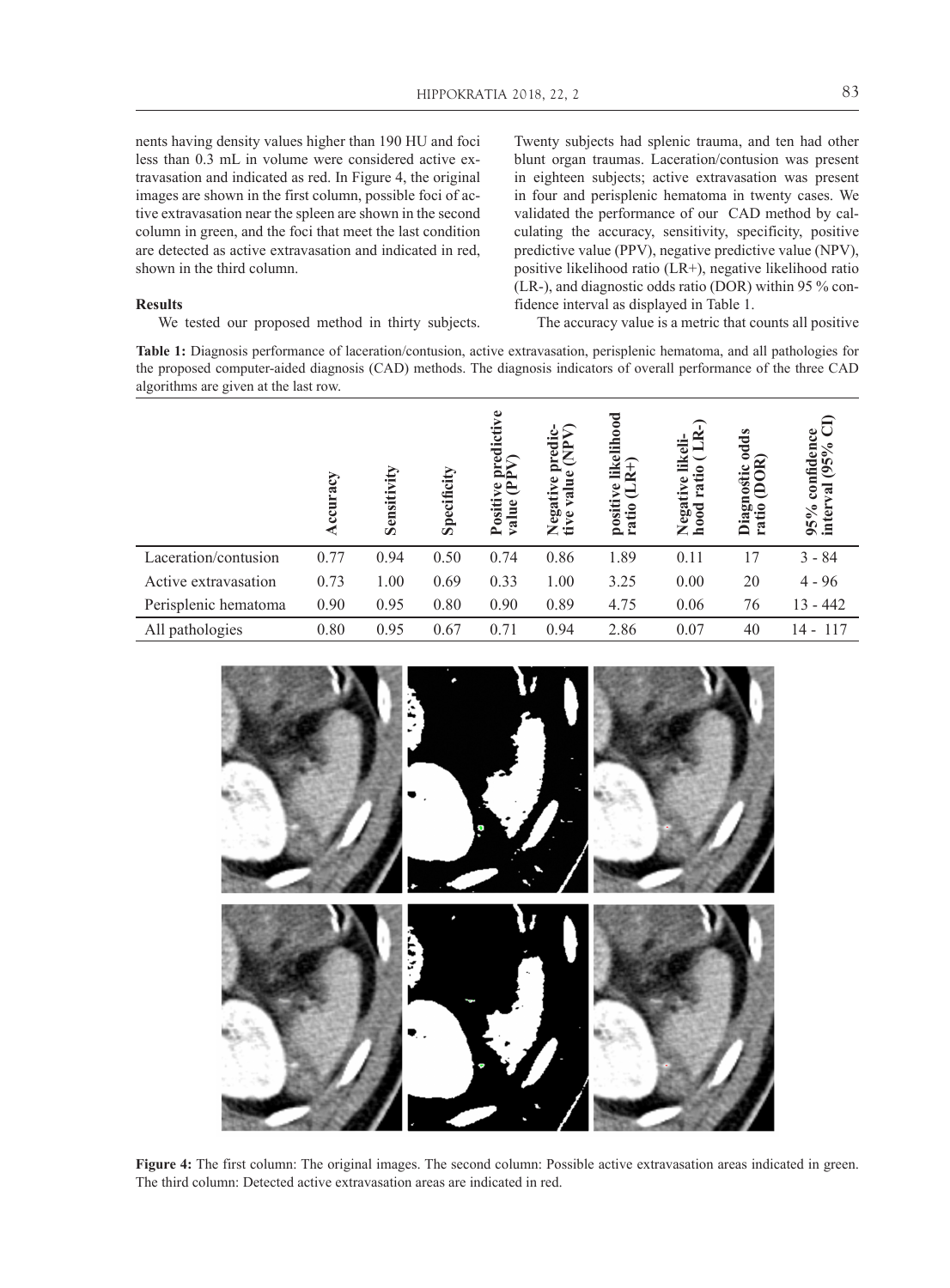and negative predictions. According to Table 1, accuracies of all methods were between 73 % and 90 %, and the perisplenic hematoma diagnosis method had the highest accuracy. The specificity of the perisplenic hematoma diagnosis had the highest value of 80 %. The PPV of the detection method for active extravasation of 33 % was less than that of other methods because of relatively high false positive (FP) value and the low number of active extravasation cases. NPVs of all the three methods were high, and there was no false prediction among the subjects without active extravasation.

LR+ pertains to the degree of probability of disease when the test is positive. On the other hand, LR- is a measure of how much to decrease it when the test is negative. In diagnostic test results,  $LR+$  values should be greater than one and LR- values should be less than one. In our test results,  $LR+$  was between  $1.89 - 4.75$  and  $LR-$  was between 0.00 - 0.11. (2)

For range estimates and significance testing, confidence intervals can be conventionally calculated using asymptotic standard error using the following formula<sup>25-27</sup>:

$$
SE(log\,DOR) = \sqrt{\frac{1}{TP} + \frac{1}{TN} + \frac{1}{FP} + \frac{1}{FN}}
$$
 (1)

where SE is the standard error. We then obtained the 95 % confidence interval of the log DOR by using the formula:

$$
\log \text{DOR} \pm 1.96 \, \text{SE}(\log \text{DOR}) \tag{2}
$$

We then obtained the confidence interval of the DOR by calculating the antilog of this expression.

DOR value of perisplenic hematoma diagnosis had the highest value with 76, indicating 76 times higher odds for positivity in subjects with perisplenic hematoma compared to odds for positivity among subjects without perisplenic hematoma.

Among these algorithms, CAD of perisplenic hematoma had the highest rates of diagnosis as evidenced by high true positive (TP) and true negative (TN) as well as low false positive (FP) and false negative (FN) values.

Indicators of overall performance of the three CAD algorithms are given at the last row of Table 1 as accuracy of 0.80, sensitivity of 0.95, specificity of 0.67, PPV of 0.71, NPV of 0.94, LR+ of 2.86, LR- of 0.07, and DOR of 40 with a range of 14 - 117, 95 % of CI.

#### **Discussion**

Trauma is known as the leading cause of death before the age of 40, and overall is the fifth most common cause of mortality28. CT is crucial in the diagnosis of trauma. Successful diagnostic workup with CT, among other factors, also depends on the timely availability of a trauma radiologist. Delay in diagnosis or missed radiological findings can have significant consequences<sup>29</sup>. Discordant clinical outcomes may warrant repeated CT examinations, increasing patient's exposure to radiation, and iodinated contrast agent<sup>30</sup>. Eventually, the result is the loss of time, a vital concern for trauma patients, as well as an increase in mortality and morbidity.

As an emerging technology, CAD systems have great potential for providing accurate and rapid detection of lesions automatically or semi-automatically from medical images. These systems can provide some additional information in daily clinical practice such as precise estimation of hematoma volume and intraperitoneal/ intracavitary bleeding, along with correlation with the patient's hematocrit, assessment of viable or intact solid organ volume as well as the degree of the solid organ contusion and overall visceral perfusion. These systems can help radiologists detect subtle traumatic solid organ lesions and also help surgeons determine the operative or non-operative approach, surgery planning, and quantity of blood and fluid replacement.

In this study, we developed three CAD methods for automated diagnosis of contusion/laceration, hematoma, and active extravasation. We also obtained various performance metrics to validate developed methods. Our methods have a sensitivity of greater than 94 %. However, specificity values of the CAD of laceration/contusion and active extravasation were low due to a high number of false positives. Our method detected the small lacerations and contusions by applying low-level volumetric thresholds, resulting in a high false positive rate. The minuscule group of bright voxels in active extravasation makes detection difficult. Inhomogeneously enhancing segments of a thin vessel can be erroneously detected as active extravasation. We observed such segmentation errors, which increased both false positive rate and specificity. In cases of perisplenic hematoma detection, both sensitivity and specificity rates were high due to high TP rate combined with low FN and low FP rate coupled with high TN rate.

The PPV of the active extravasation diagnosis method was lower than other detection methods at 33 % because of the high FP rate and the small number of cases. NPVs of the three methods were high, and one for active extravasation, which means if the result is negative, it is correct in 100 % of the subjects.

LR+ and LR- values indicate the increase and decrease percentages for the probability of pathology detection. All LR+ values were greater than one, showing an increase in the likelihood of pathology diagnosis approximately between 15 % and 30 %. The LR- value decreases the probability of determination of pathology more than  $45\%$ <sup>31</sup>.

DOR is an indicator of the effectiveness of a diagnostic test<sup>15</sup>. Odds for positive result among subjects with laceration/contusion is 17 times higher than the odds for a positive outcome in subjects with no laceration/contusion. The odds for a positive result in cases with active extravasation is 20 times higher than the odds for positivity among subjects with no active extravasation. Finally, the odds for a positive outcome among subjects with perisplenic hematoma is 76 times higher than the odds for positivity among subjects with no perisplenic hematoma.